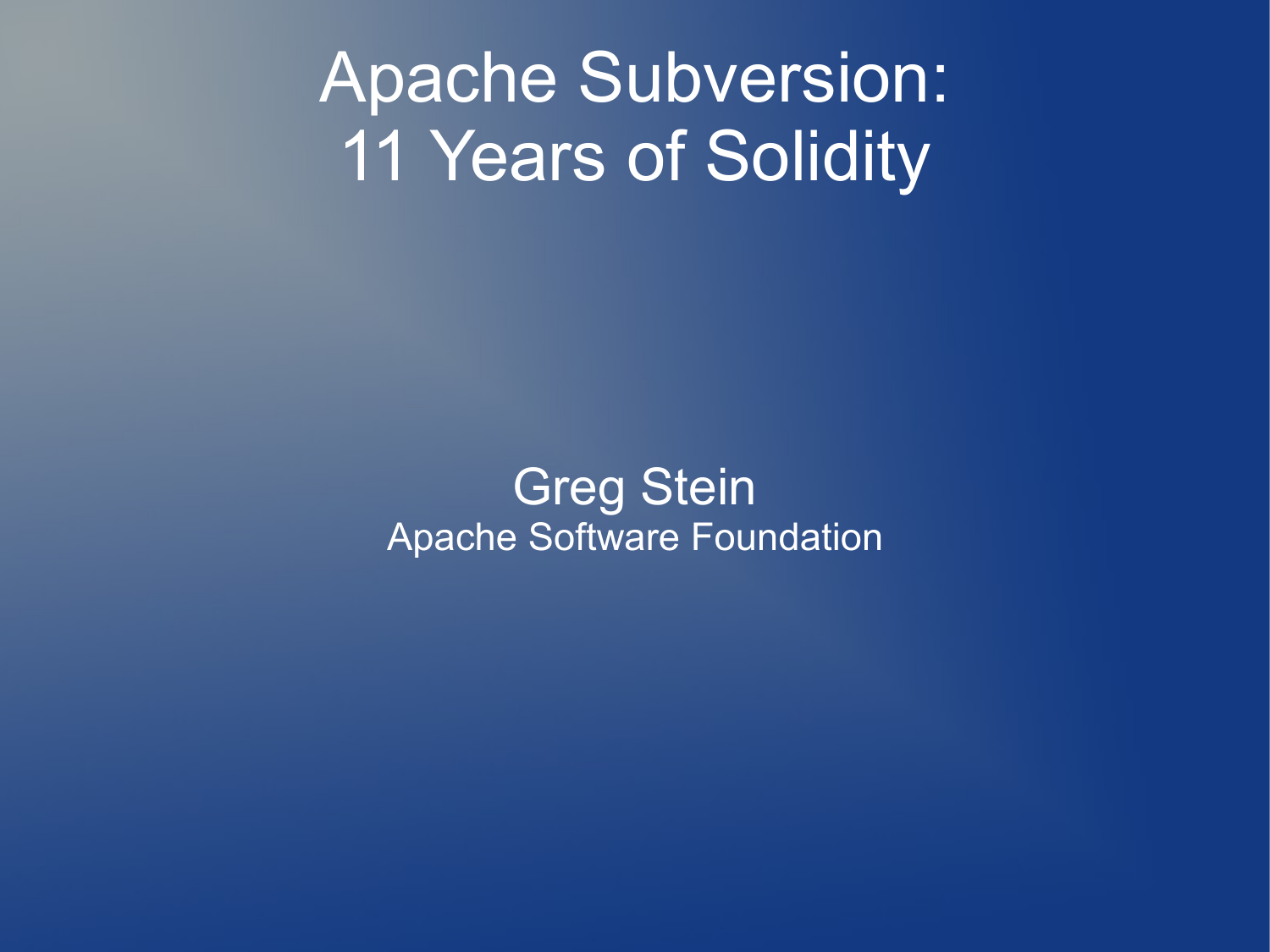## My Background

- Industry for 27 years – Oracle, Microsoft, and Google (and others) • Open Source for 17 years – Apache, Python, DAV, Subversion (and others) • Apache Software Foundation – VP of Subversion
	- Member, Director, Chairman, Vice Chairman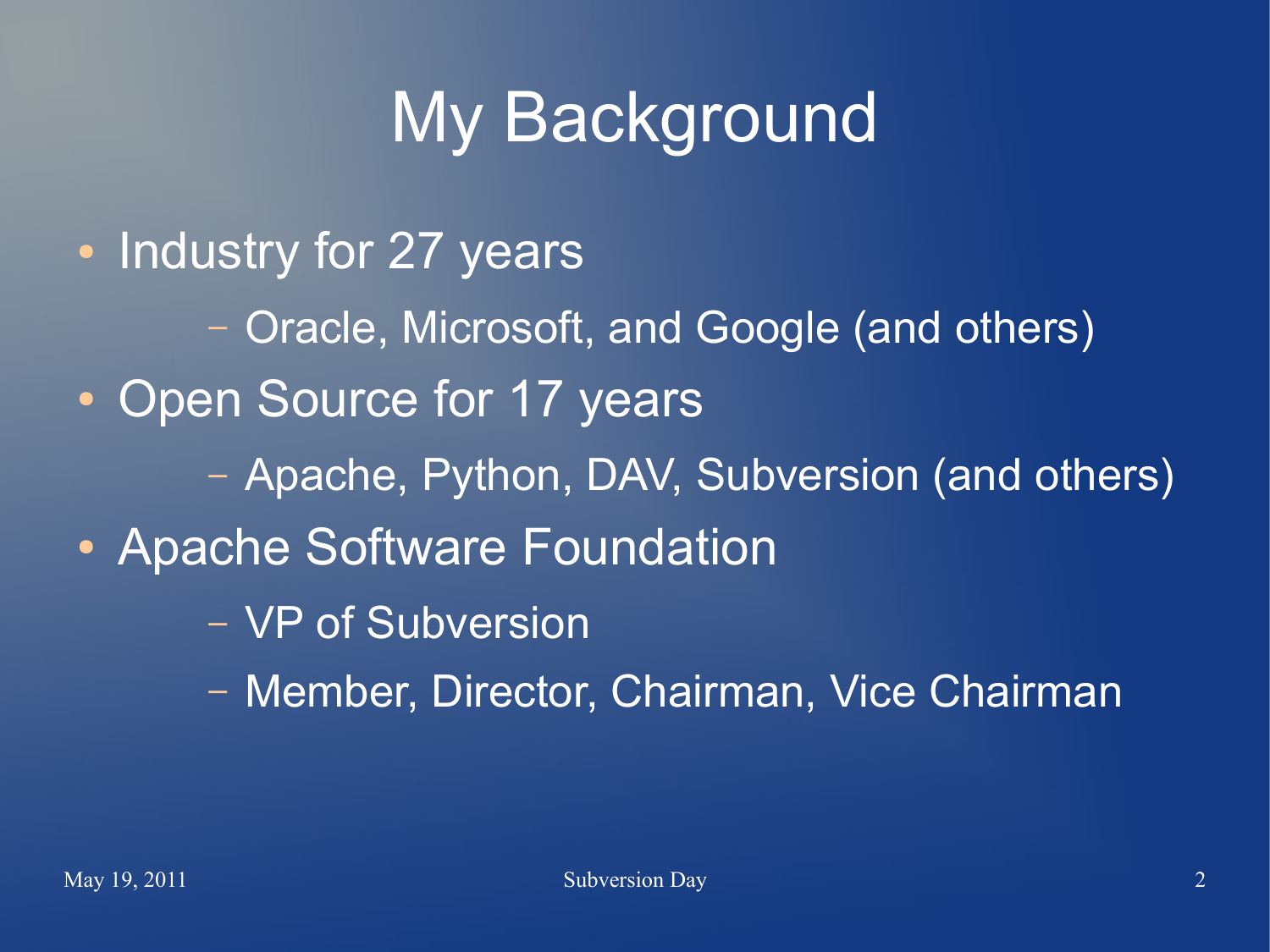## Subversion Begins

• Concept begins at CollabNet

- CVS hosting service was very troublesome
- Karl Fogel (a CVS developer) was hired
- "Replace CVS"
- Karl's friend Jim Blandy (another CVS dev) had a basic idea for "Inversion"

– This became our repository "filesystem" design

• Renamed to Subversion in early 2000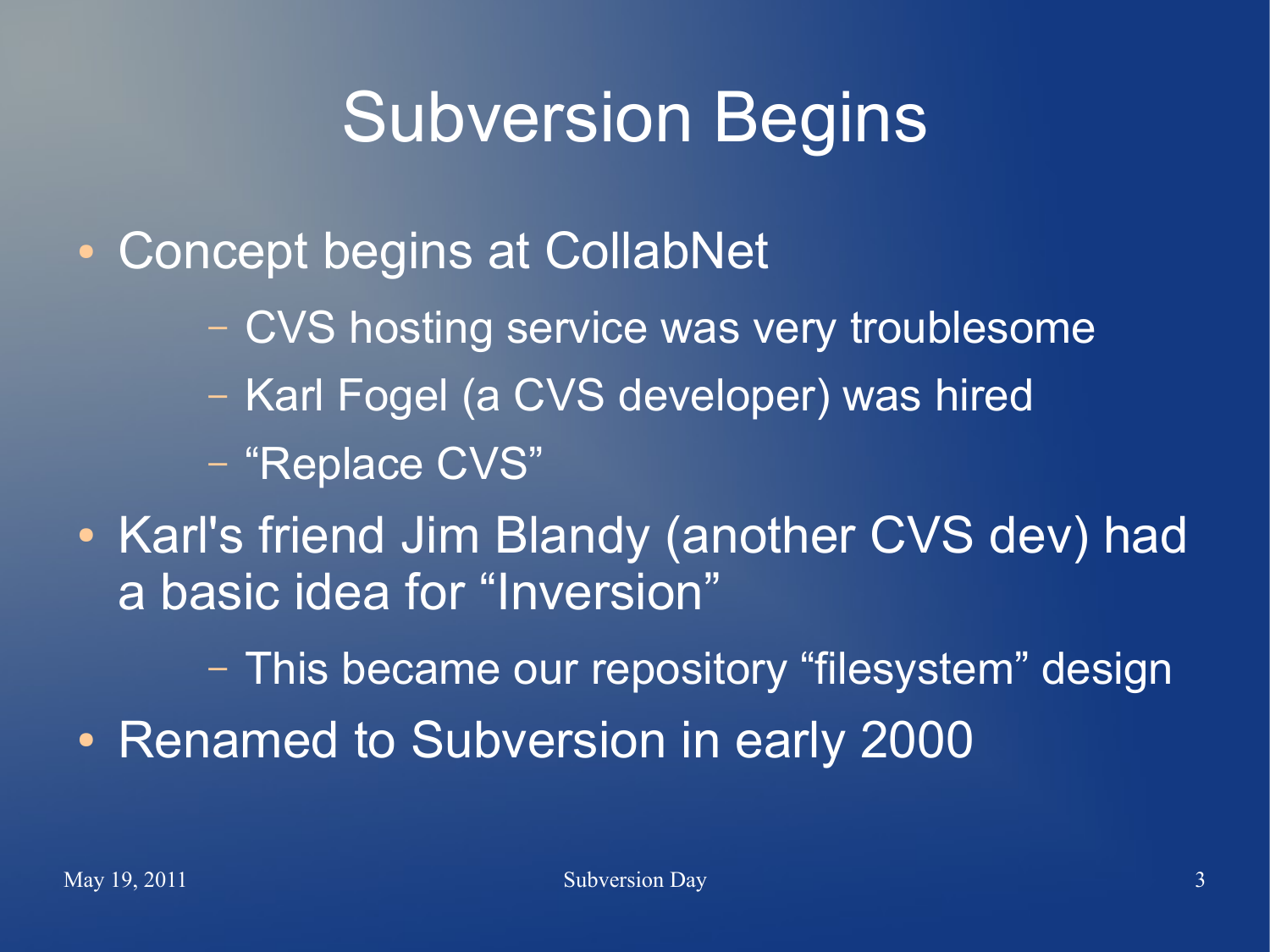## February 2000

• Brian Behlendorf, the CollabNet CTO, invited me to join the project

– Apache and WebDAV (DeltaV) experience

• Began updating IETF DeltaV specification for the CVS model of version control

– DeltaV was used for 1.0 through 1.6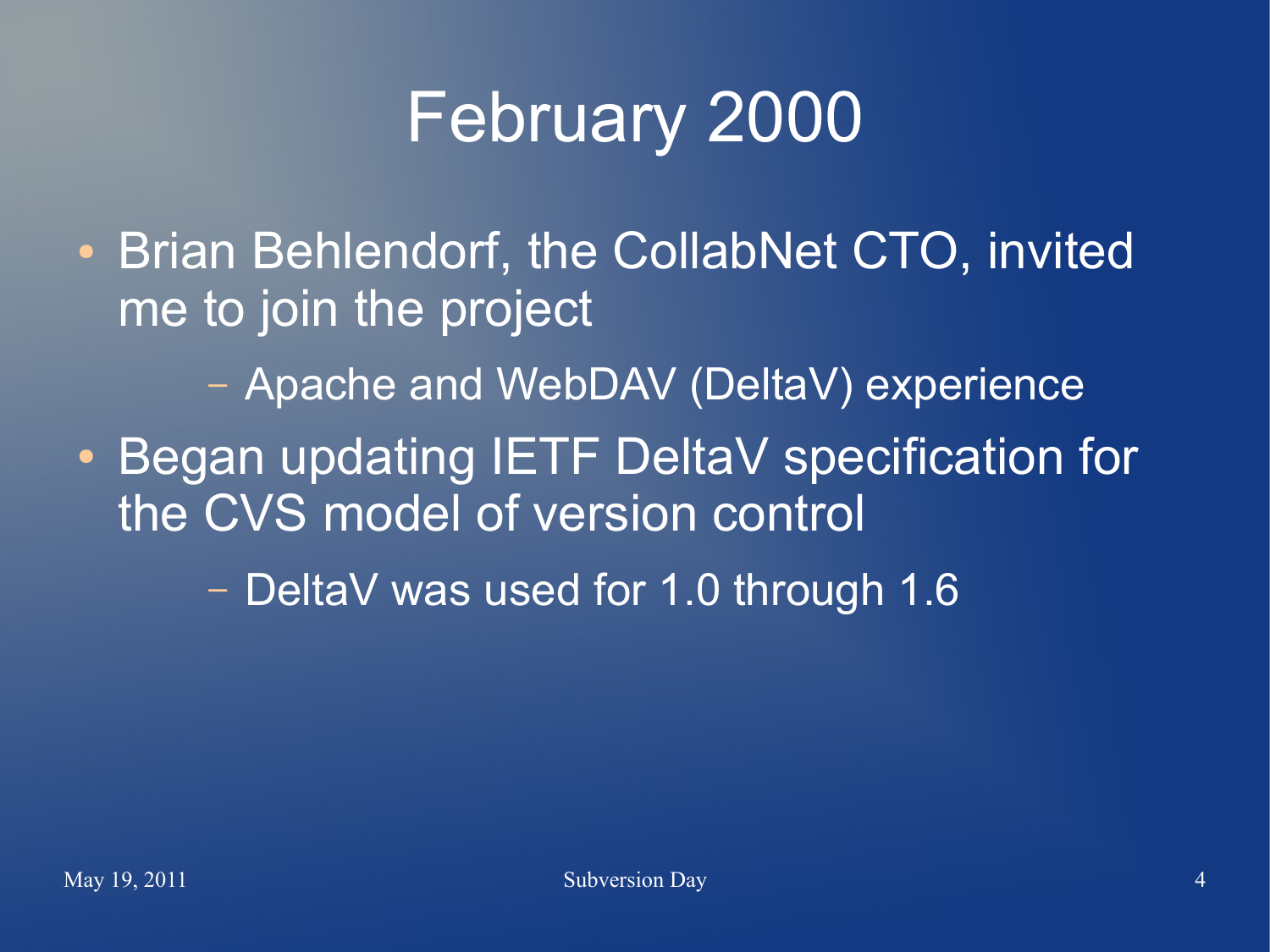# Early Life

- Initial planning in April and May, 2000
- Coding began in June, 2000
	- CVS on tigris.org
	- "Working copy" code came first
- Self-hosting in August, 2001
	- Missing features, but enough to move forward
- Nearly 60 releases before 1.0 in February, 2004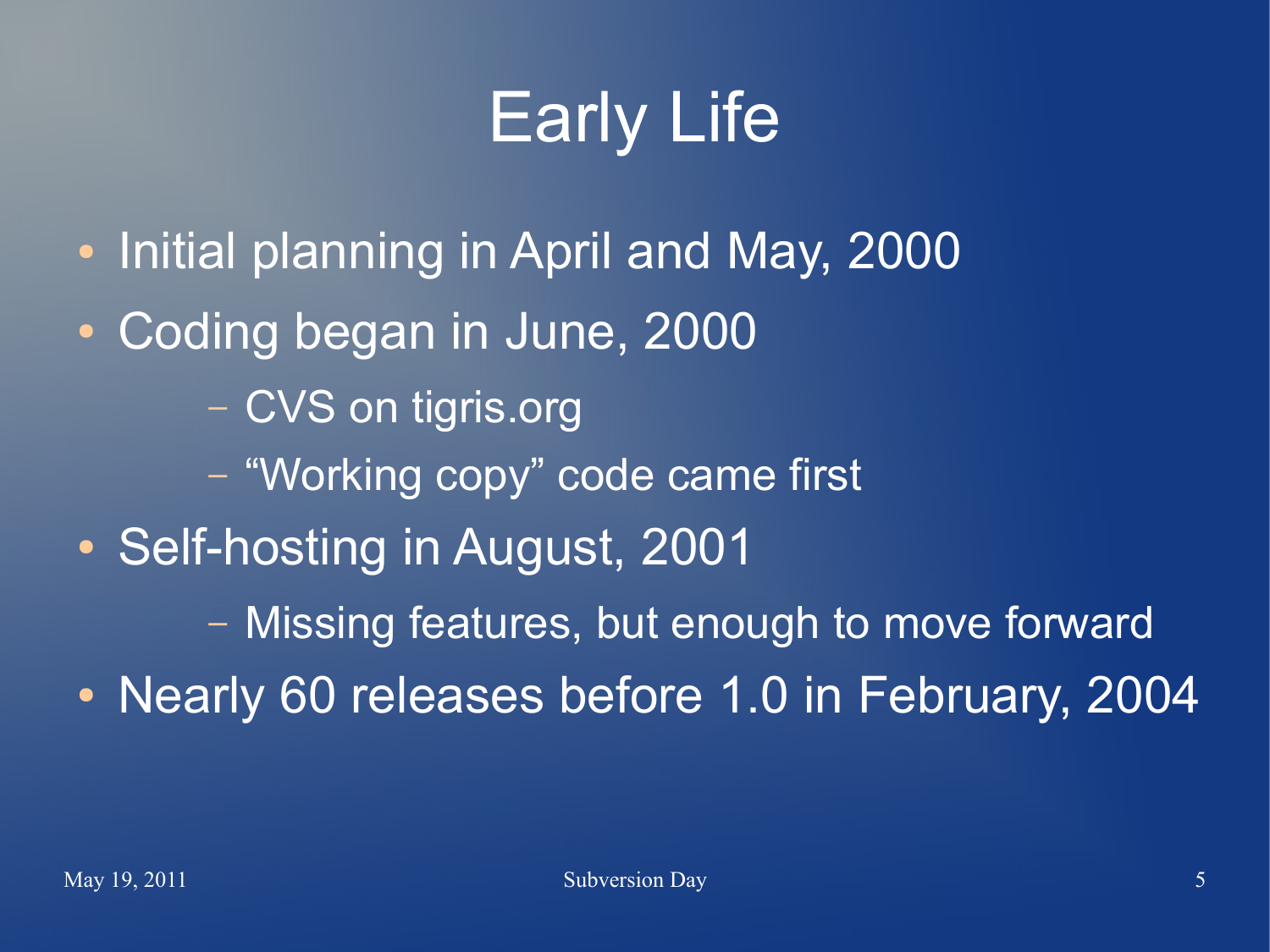## Pre-1.0 Principles

- Will a feature be included? "Is it in CVS?"
- "Ship when it is ready"

– Larry McVoy, BitKeeper: "It takes longer than you think to build a version control system."

- Trust: "\$100 million of IP checked-in"
- Design for large scale deployment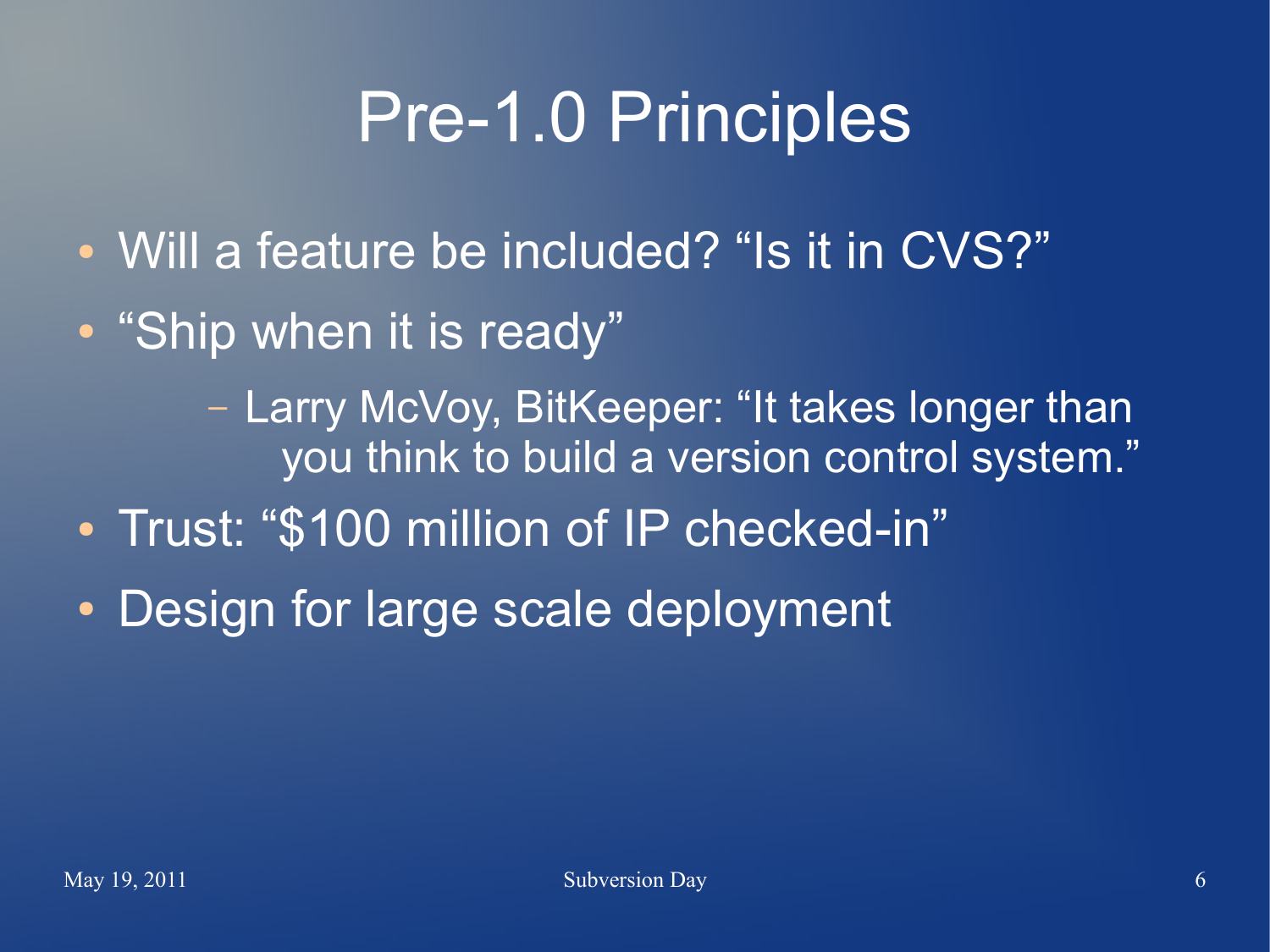# **History**

- Begins in June, 2000
- 1.0 in February, 2004
- 1.1 in September, 2004
- 1.2 in May, 2005
- 1.3 in December, 2005
- 1.4 in September, 2006
- 1.5 in June, 2008 (merge tracking)
- 1.6 in March, 2009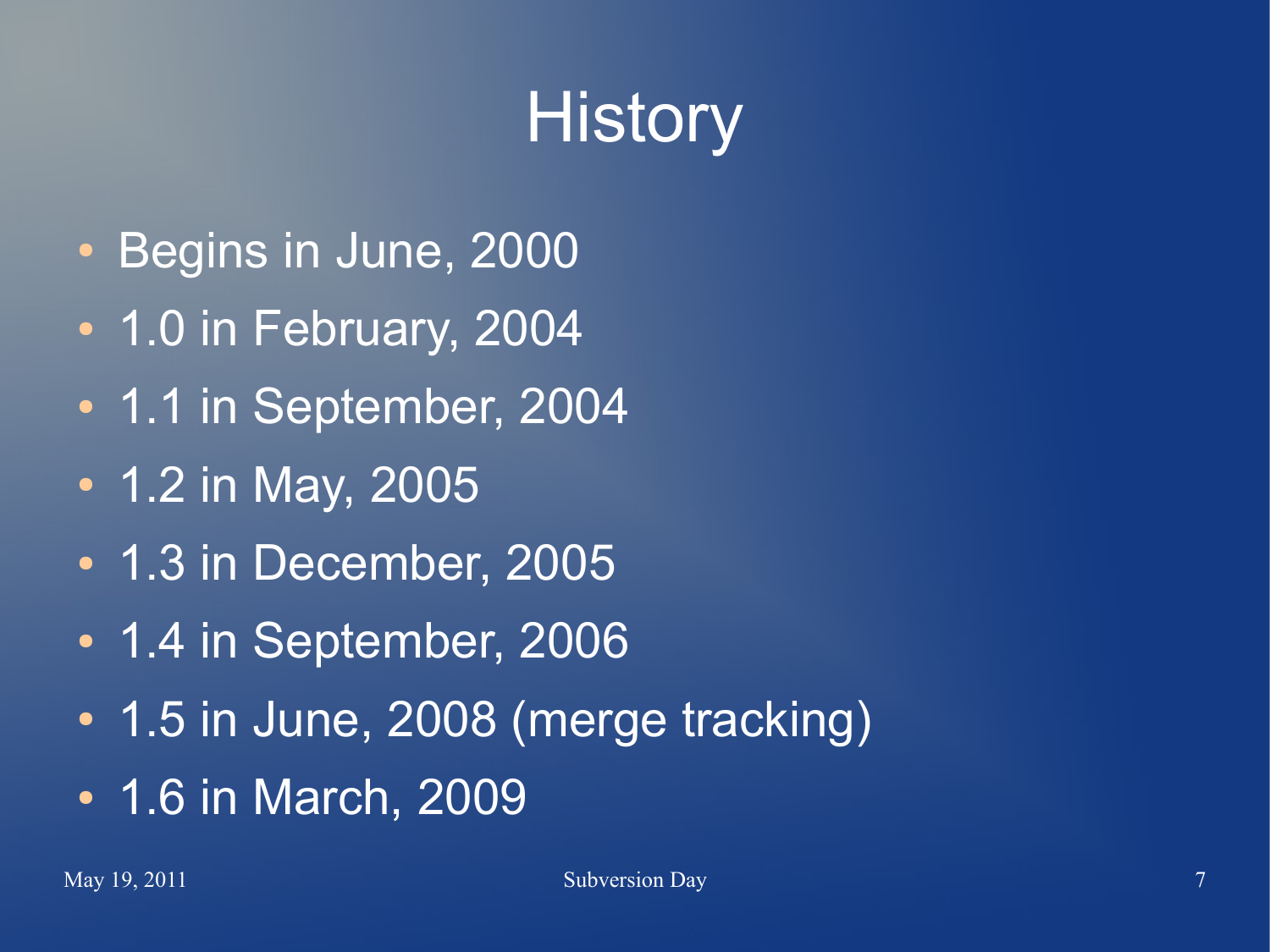## Subversion 1.7

- "Working copy" code has been rebuilt
	- Performance
	- Platform for future features
	- Refined features (eg. conflicts)
- Faster HTTP protocol (discarded DeltaV)
- Repository performance

#### • When? "When it is ready"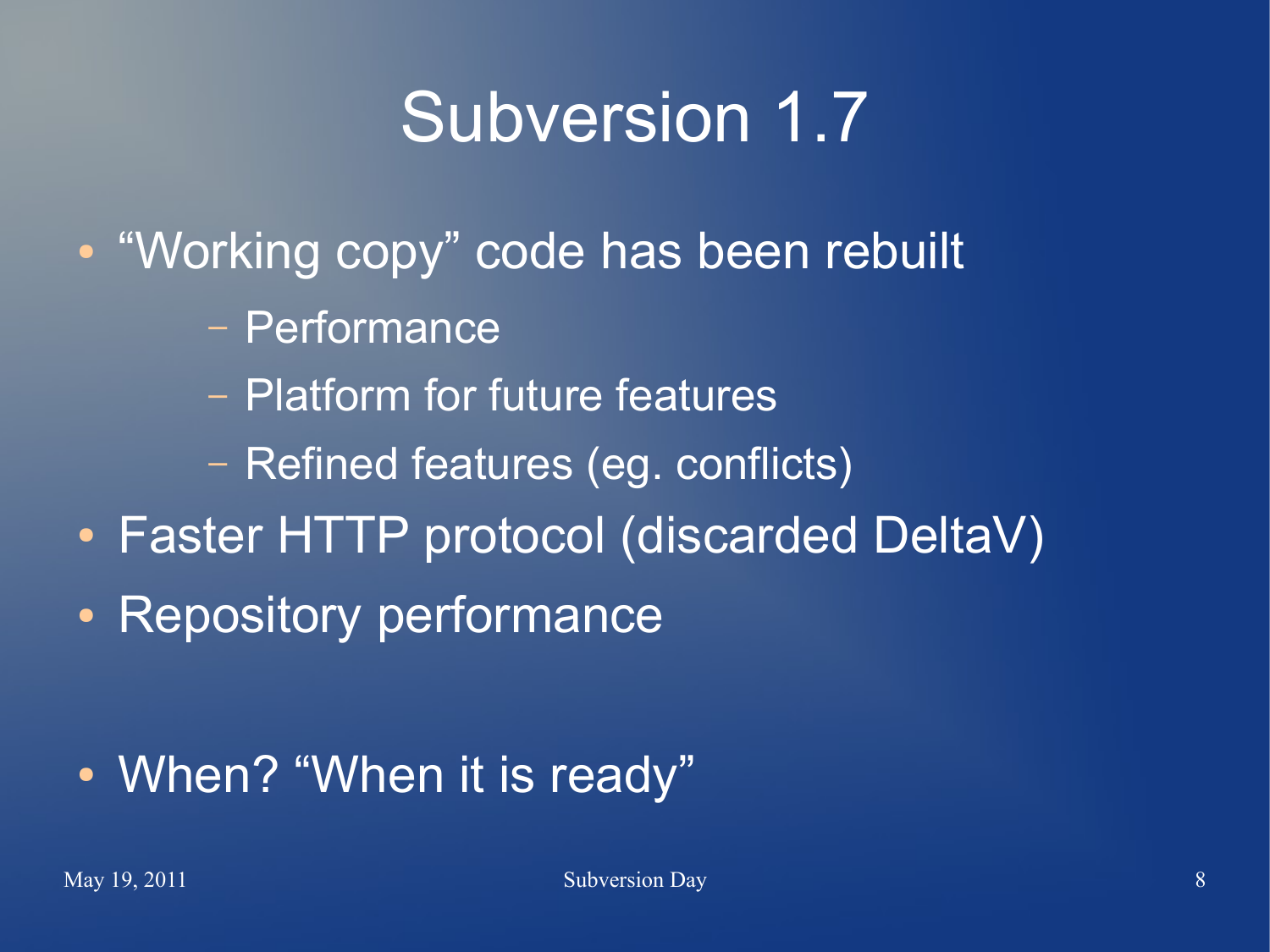#### Enterprise Features

- Authorization
- Large, binary assets
- Massive repository sizes
- Sophisticated conflict handling

– Tree conflicts from merge and update

• Multi-repository working copies (svn:externals)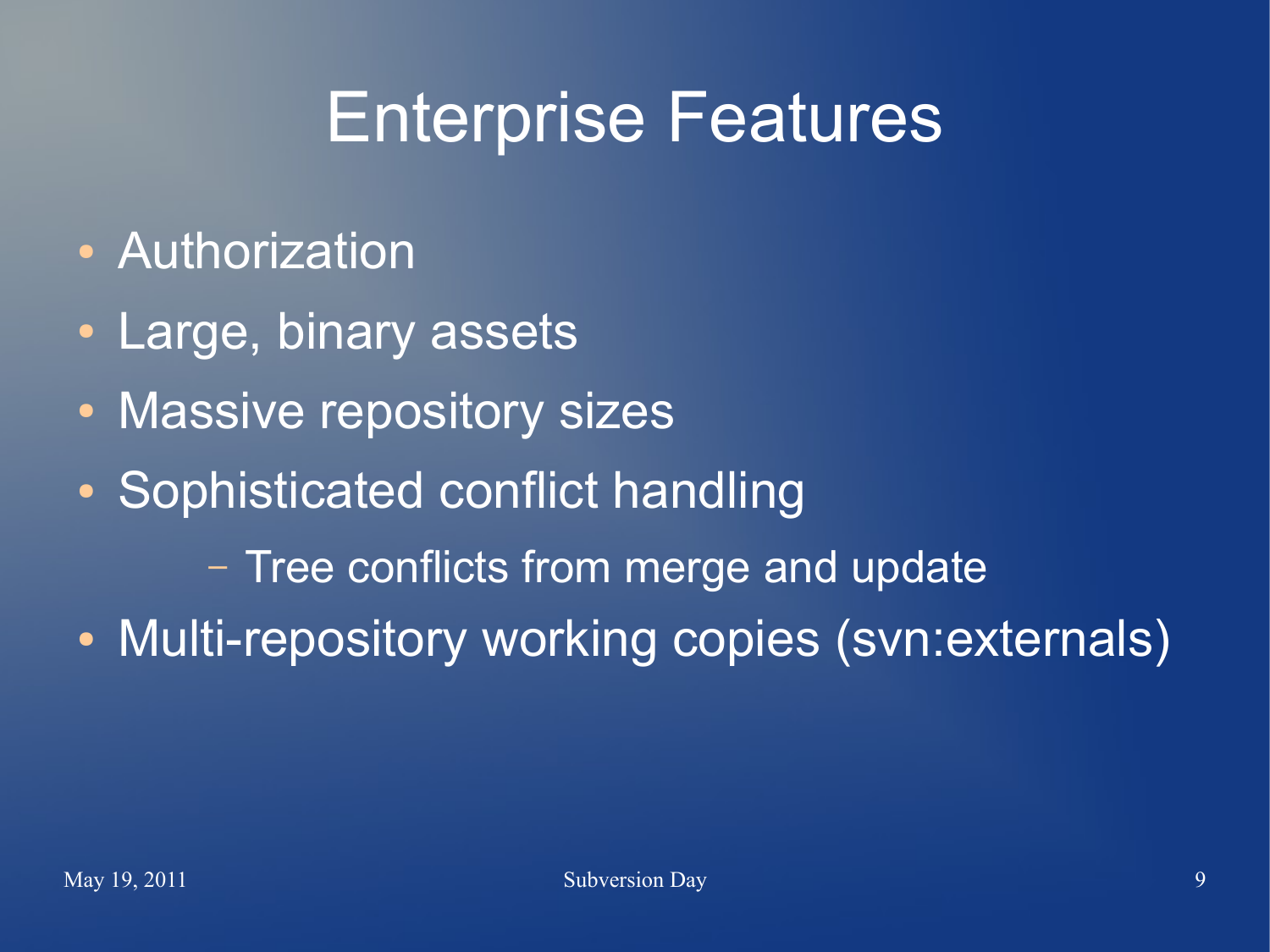# Community Building

- From the start, we took Apache as a model
	- Open and inclusive
	- Involve people by giving commit privileges
	- Groomed into stakeholders
- Long-term health
	- Some people leave, some arrive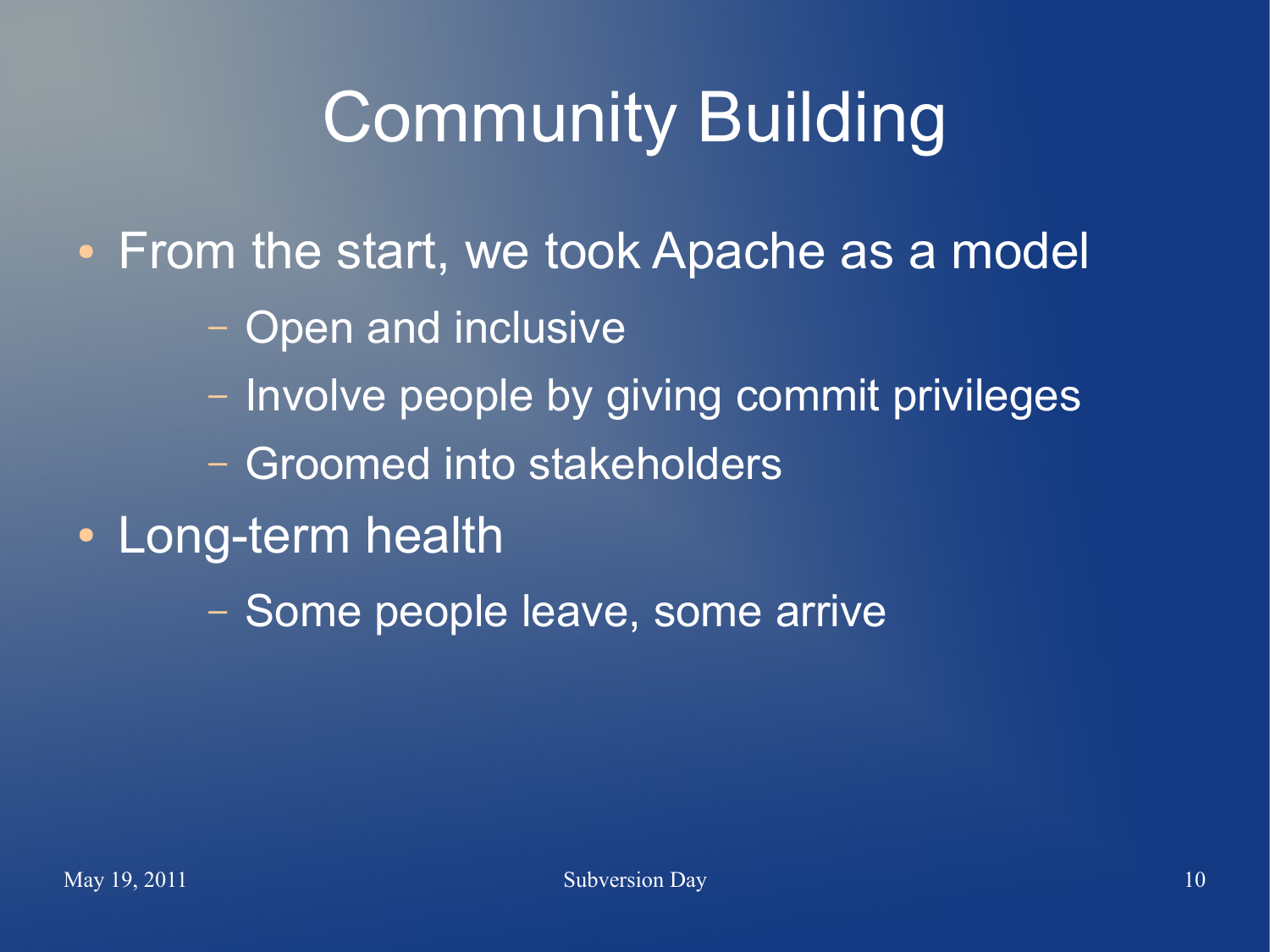# **Testing**

• Extensive testing – 1500 cases in the test suite – New cases added as issues are found/fixed • Test suite was started very early – Part of the community's culture • Continuous integration, build, and testing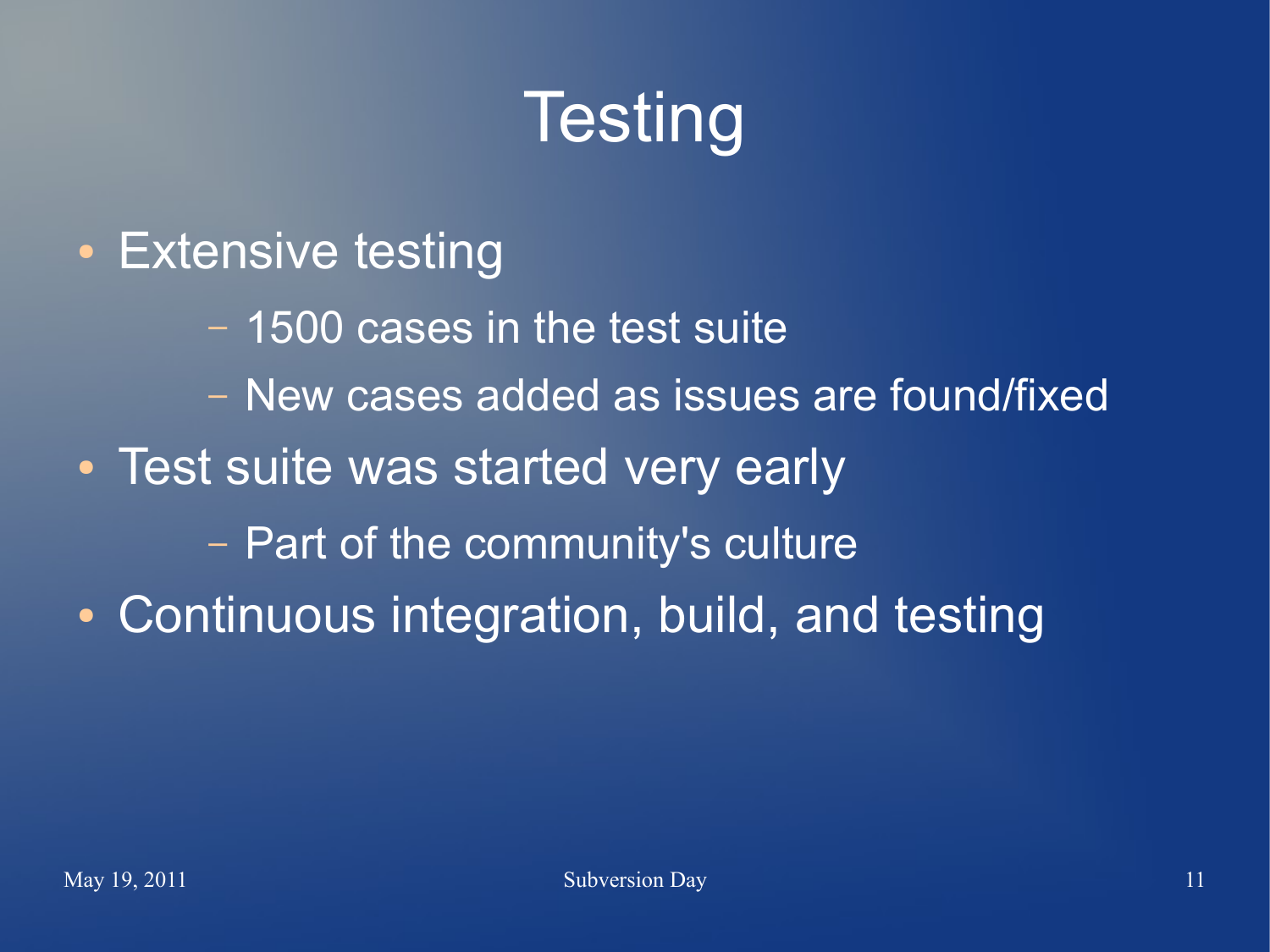#### **Architecture**

- Client/server design
	- Isolates server from problems on the client
	- Multiple access model to fit user needs
- C language, library-based model
	- Enables third-party ecosystem
	- Broad talent base